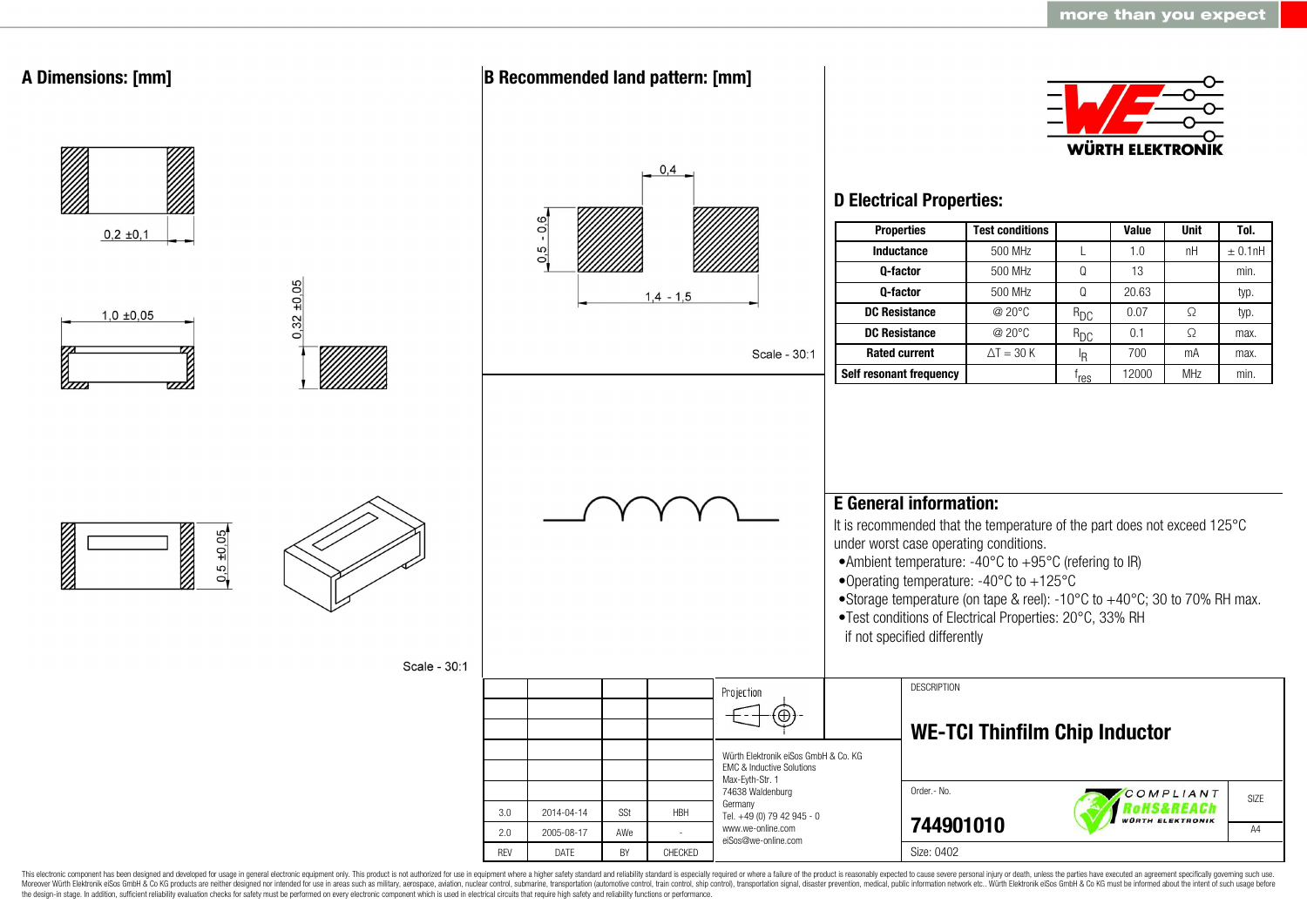



## **F3 Typical Q-factor vs. Frequency Characteristics: F2 Typical Inductance vs. Frequency Characteristics:**



|            |             |     |            | Projection                                              | <b>DESCRIPTION</b>                   |                                                         |      |  |
|------------|-------------|-----|------------|---------------------------------------------------------|--------------------------------------|---------------------------------------------------------|------|--|
|            |             |     |            | $\left( \oplus \right)$                                 |                                      |                                                         |      |  |
|            |             |     |            |                                                         | <b>WE-TCI Thinfilm Chip Inductor</b> |                                                         |      |  |
|            |             |     |            | Würth Elektronik eiSos GmbH & Co. KG                    |                                      |                                                         |      |  |
|            |             |     |            | <b>EMC &amp; Inductive Solutions</b><br>Max-Eyth-Str. 1 |                                      |                                                         |      |  |
|            |             |     |            | 74638 Waldenburg                                        | Order.- No.                          | COMPLIANT                                               | SIZE |  |
| 3.0        | 2014-04-14  | SSt | <b>HBH</b> | Germany<br>Tel. +49 (0) 79 42 945 - 0                   |                                      | <i><b>loHS&amp;REACh</b></i><br><b>WÜRTH ELEKTRONIK</b> |      |  |
| 2.0        | 2005-08-17  | AWe |            | www.we-online.com<br>eiSos@we-online.com                | 744901010                            |                                                         | A4   |  |
| <b>RFV</b> | <b>DATF</b> | BY  | CHECKED    |                                                         | Size: 0402                           |                                                         |      |  |

This electronic component has been designed and developed for usage in general electronic equipment only. This product is not authorized for use in equipment where a higher safety standard and reliability standard is espec Moreover Würth Elektronik eiSos GmbH & Co KG products are neither designed nor intended for use in areas such as military, aerospace, aviation, nuclear control, submarine, transportation (automotive control), stain control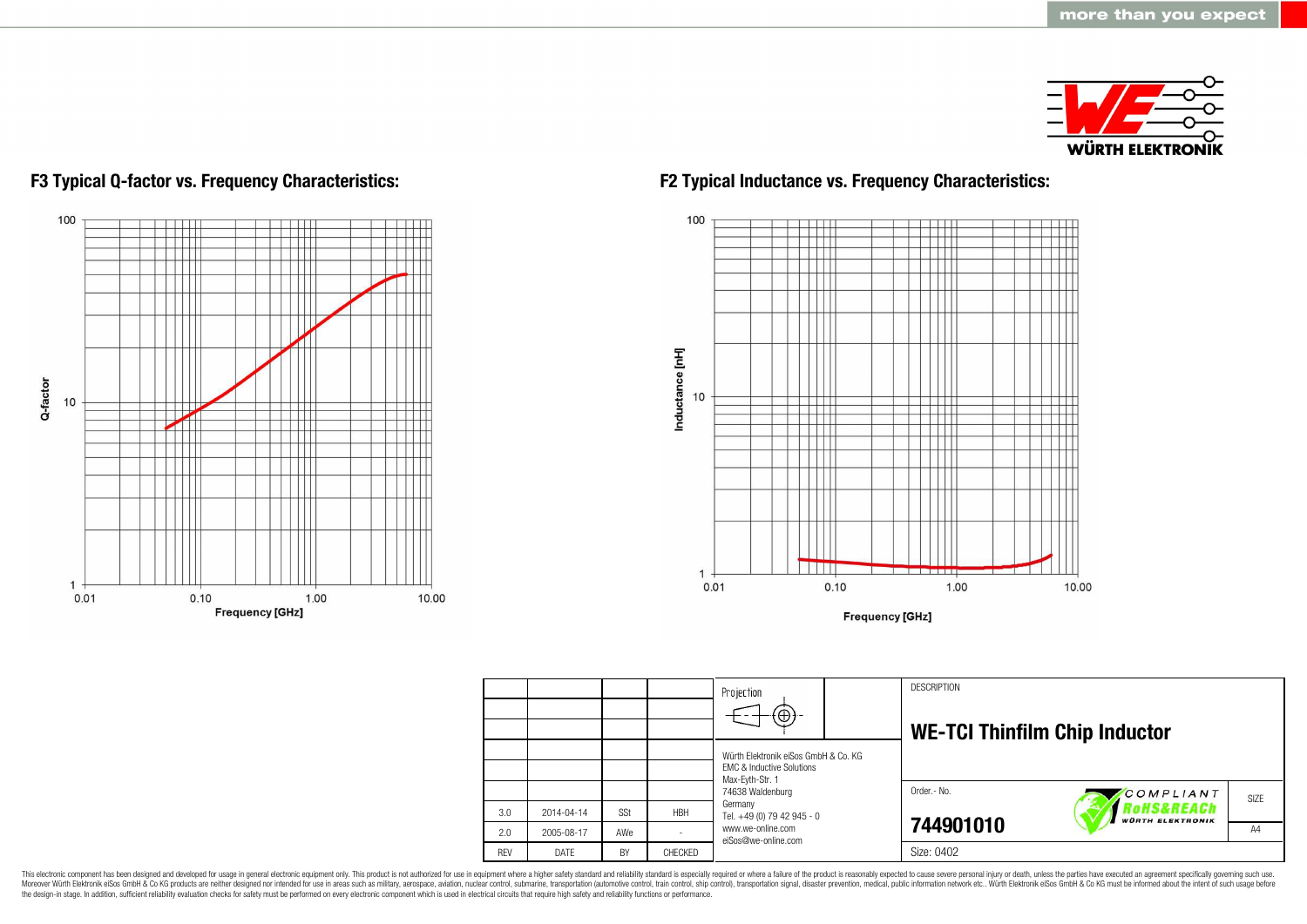## **H Soldering Specifications:**





# **H1: Classification Reflow Profile for SMT components: H2: Classification Reflow Profiles**

| <b>Profile Feature</b>                                                                                                                        | <b>Pb-Free Assembly</b>                                |  |  |
|-----------------------------------------------------------------------------------------------------------------------------------------------|--------------------------------------------------------|--|--|
| Preheat<br>- Temperature Min (T <sub>smin</sub> )<br>- Temperature Max (T <sub>Smax</sub> )<br>- Time $(t_s)$ from $(T_{smin}$ to $T_{smax})$ | $150^{\circ}$ C<br>$200^{\circ}$ C<br>$60-120$ seconds |  |  |
| Ramp-up rate $(T_1$ to $T_p$ )                                                                                                                | $3^{\circ}$ C/ second max.                             |  |  |
| Liquidous temperature $(T1)$<br>Time $(tl)$ maintained above T <sub>1</sub>                                                                   | $217^{\circ}$ C<br>$60-150$ seconds                    |  |  |
| Peak package body temperature $(T_n)$                                                                                                         | See Table H <sub>3</sub>                               |  |  |
| Time within 5 $\degree$ C of actual peak temperature $(t_0)$                                                                                  | 20-30 seconds                                          |  |  |
| Ramp-down rate ( $T_P$ to $T_I$ )                                                                                                             | $6^{\circ}$ C/ second max.                             |  |  |
| Time 25°C to peak temperature                                                                                                                 | 8 minutes max.                                         |  |  |

refer to IPC/JEDEC J-STD-020D

## **H3: Package Classification Reflow Temperature**

|                         | <b>Package Thickness</b> | Volume mm <sup>3</sup><br>$350$ | Volume mm <sup>3</sup><br>$350 - 2000$ | Volume mm <sup>3</sup><br>>2000 |
|-------------------------|--------------------------|---------------------------------|----------------------------------------|---------------------------------|
| <b>PB-Free Assembly</b> | $< 1.6$ mm               | $260^{\circ}$ C                 | $260^{\circ}$ C                        | $260^{\circ}$ C                 |
| <b>PB-Free Assembly</b> | $1.6 - 2.5$ mm           | $260^{\circ}$ C                 | $250^{\circ}$ C                        | $245^{\circ}$ C                 |
| <b>PB-Free Assembly</b> | $> 2.5$ mm               | $250^{\circ}$ C                 | $245^{\circ}$ C                        | $245^{\circ}$ C                 |

refer to IPC/JEDEC J-STD-020D



This electronic component has been designed and developed for usage in general electronic equipment only. This product is not authorized for use in equipment where a higher safety standard and reliability standard is espec Moreover Würth Elektronik eiSos GmbH & Co KG products are neither designed nor intended for use in areas such as military, aerospace, aviation, nuclear control, submarine, transportation (automotive control, ship control), the design-in stage. In addition, sufficient reliability evaluation checks for safety must be performed on every electronic component which is used in electrical circuits that require high safety and reliability functions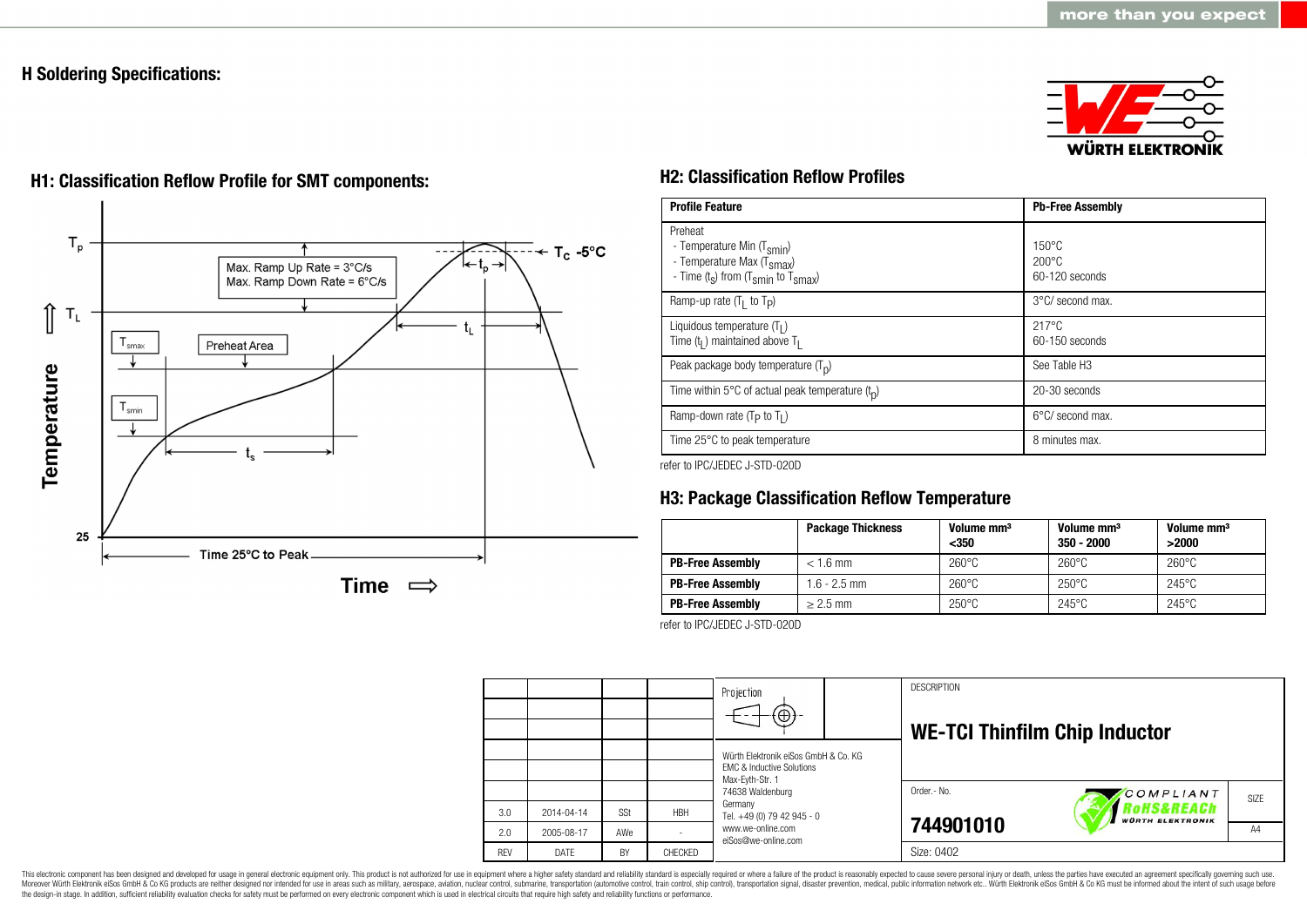## **I Cautions and Warnings:**

## **The following conditions apply to all goods within the product series of WE-TCI of Würth Elektronik eiSos GmbH & Co. KG:**

## **General:**

All recommendations according to the general technical specifications of the data sheet have to be complied with.

The usage and operation of the product within ambient conditions, which probably alloy or harm the wire isolation, has to be avoided.

If the product is potted in customer applications, the potting material might shrink during and after hardening. The product is exposed to the pressure of the potting material with the effect that the core, wire and termination is possibly damaged by this pressure and so the electrical as well as the mechanical characteristics are endangered to be affected. After the potting material is cured, the core, wire and termination of the product have to be checked if any reduced electrical or mechanical functions or destructions have occurred.

The responsibility for the applicability of customer specific products and use in a particular customer design is always within the authority of the customer. All technical specifications for standard products do also apply to customer specific products.

Cleaning agents that are used to clean the customer application might damage or change the characteristics of the component, body, pins or termination.

Direct mechanical impact to the product shall be prevented as the core material could flake or in the worst case it could break.

## **Product specific:**

Follow all instructions mentioned in the data sheet, especially:

- •The soldering profile has to be complied with according to the technical reflow soldering specification, otherwise this will void the warranty.
- •All products shall be used before the end of the period of 12 months based on the product date code, if not a 100% solderability can´t be ensured.
- •Violation of the technical product specifications such as exceeding the nominal rated current will void the warranty.

The general and product specific cautions comply with the state of the scientific and technical knowledge and are believed to be accurate and reliable; however, no responsibility is assumed for inaccuracies or incompleteness.



|            |            |            |            | Projection<br>$\Theta$                                                                          |  | <b>DESCRIPTION</b><br><b>WE-TCI Thinfilm Chip Inductor</b> |                                       |      |
|------------|------------|------------|------------|-------------------------------------------------------------------------------------------------|--|------------------------------------------------------------|---------------------------------------|------|
|            |            |            |            | Würth Elektronik eiSos GmbH & Co. KG<br><b>FMC &amp; Inductive Solutions</b><br>Max-Eyth-Str. 1 |  |                                                            |                                       |      |
|            |            |            |            | 74638 Waldenburg                                                                                |  | Order.- No.                                                | COMPLIANT                             | SIZE |
| 3.0        | 2014-04-14 | <b>SSt</b> | <b>HBH</b> | Germany<br>Tel. +49 (0) 79 42 945 - 0                                                           |  |                                                            | RoHS&REACh<br><b>WÜRTH ELEKTRONIK</b> |      |
| 2.0        | 2005-08-17 | AWe        |            | www.we-online.com<br>eiSos@we-online.com                                                        |  | 744901010                                                  |                                       | A4   |
| <b>REV</b> | DATE       | BY         | CHECKED    |                                                                                                 |  | Size: 0402                                                 |                                       |      |

This electronic component has been designed and developed for usage in general electronic equipment only. This product is not authorized for use in equipment where a higher safety standard and reliability standard is espec Moreover Würth Elektronik eiSos GmbH & Co KG products are neither designed nor intended for use in areas such as military, aerospace, aviation, nuclear control, submarine, transportation (automotive control), tain control) the design-in stage. In addition, sufficient reliability evaluation checks for safety must be performed on every electronic component which is used in electrical circuits that require high safety and reliability functions